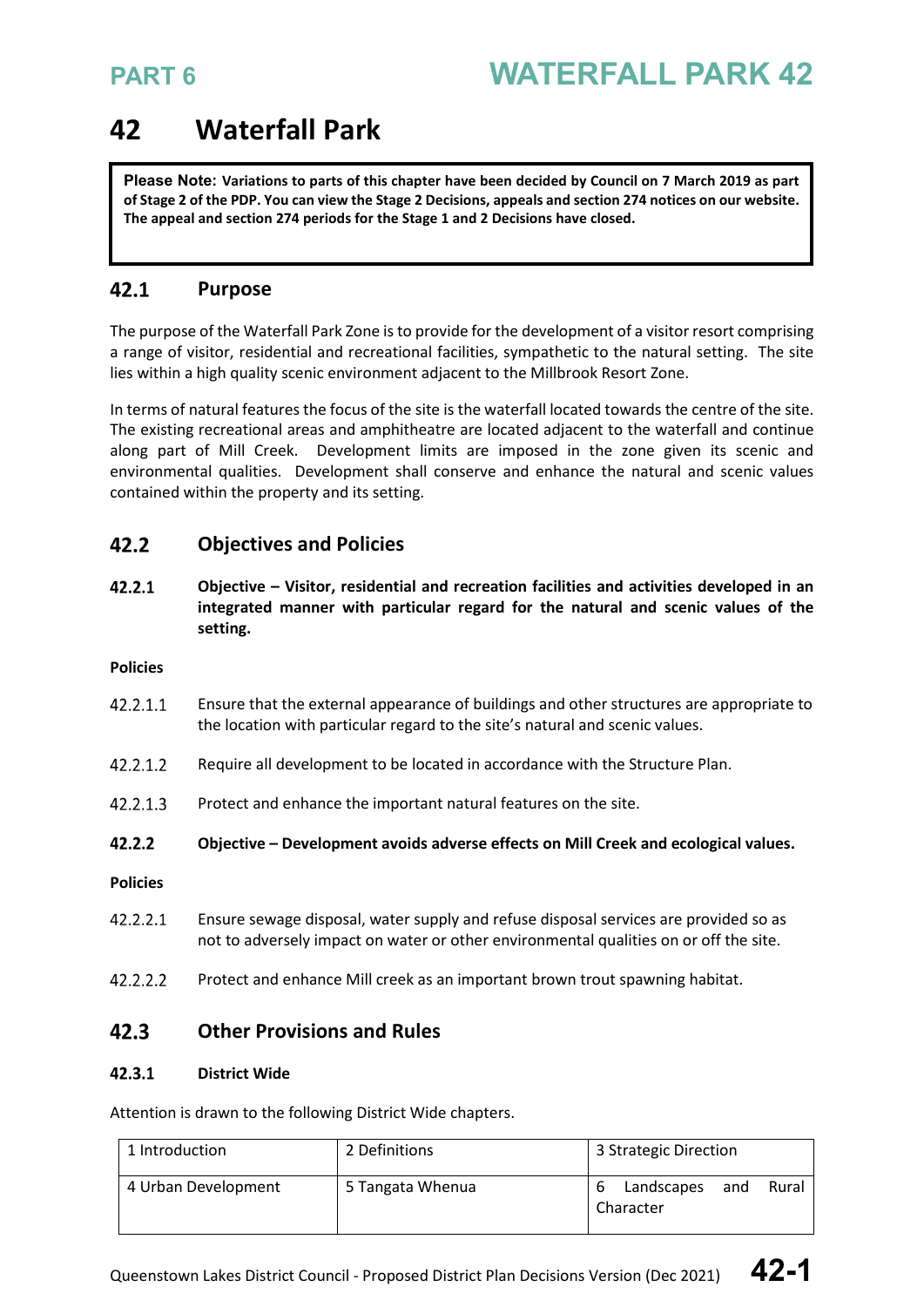| 25 Earthworks           | 26 Historic Heritage                                               | 27 Subdivision           |
|-------------------------|--------------------------------------------------------------------|--------------------------|
| 28 Natural Hazards      | 29 Transport                                                       | 30 Energy and Utilities  |
| 31 Signs                | 32 Protected Trees                                                 | 33 Indigenous Vegetation |
| 43 Wilding Exotic Trees | 35<br>Activities<br>and<br>Temporary<br><b>Relocated Buildings</b> | 36 Noise                 |
| 37 Designations         | District<br>Plan<br>mapping<br>web<br>application                  |                          |

### 42.3.2 **Interpreting and Applying the Rules**

- 42.3.2.1 A permitted activity must comply with all the rules listed in the activity and standards tables, and any relevant district wide rules.
- 42.3.2.2 Where an activity does not comply with a Standard listed in the Standards table, the activity status identified by the Non-Compliance Status column shall apply. Where an activity breaches more than one Standard, the most restrictive status shall apply to the Activity.
- 42.3.2.3 The following abbreviations are used within this Chapter.

|           | Permitted                       | ∽  | Controlled    |
|-----------|---------------------------------|----|---------------|
| <b>RD</b> | <b>Restricted Discretionary</b> |    | Discretionary |
| <b>NC</b> | Non Complying                   | PR | Prohibited    |

### $42.4$ **Rules - Activities**

|        | <b>Activities located in the Waterfall Park Zone</b>                                                                                                                                                                                                                                                                                                                                                                          |           |
|--------|-------------------------------------------------------------------------------------------------------------------------------------------------------------------------------------------------------------------------------------------------------------------------------------------------------------------------------------------------------------------------------------------------------------------------------|-----------|
| 42.4.1 | Activities which are not listed in this table, except for Plantation Forestry where<br>the Resource Management (National Environmental Standard for Plantation<br>Forestry) Regulation 2017 prevails.                                                                                                                                                                                                                         | <b>NC</b> |
| 42.4.2 | In the Residences Area (R) of the Structure Plan<br><b>Dwelling, Residential Unit</b>                                                                                                                                                                                                                                                                                                                                         | P         |
| 42.4.3 | Dwelling, Residential Unit, Residential Flat not otherwise identified                                                                                                                                                                                                                                                                                                                                                         | D         |
| 42.4.4 | In all Structure Plan Activity Areas<br>Recreation Facilities (noting that in areas shown as O/P on the Structure Plan<br>recreation facilities shall not include buildings or structures)<br>Administration activities for administering and servicing of other facilities within<br>the zone, including storage, maintenance and depot facilities<br>Structures for the retention of water (not located within a waterbody) | C         |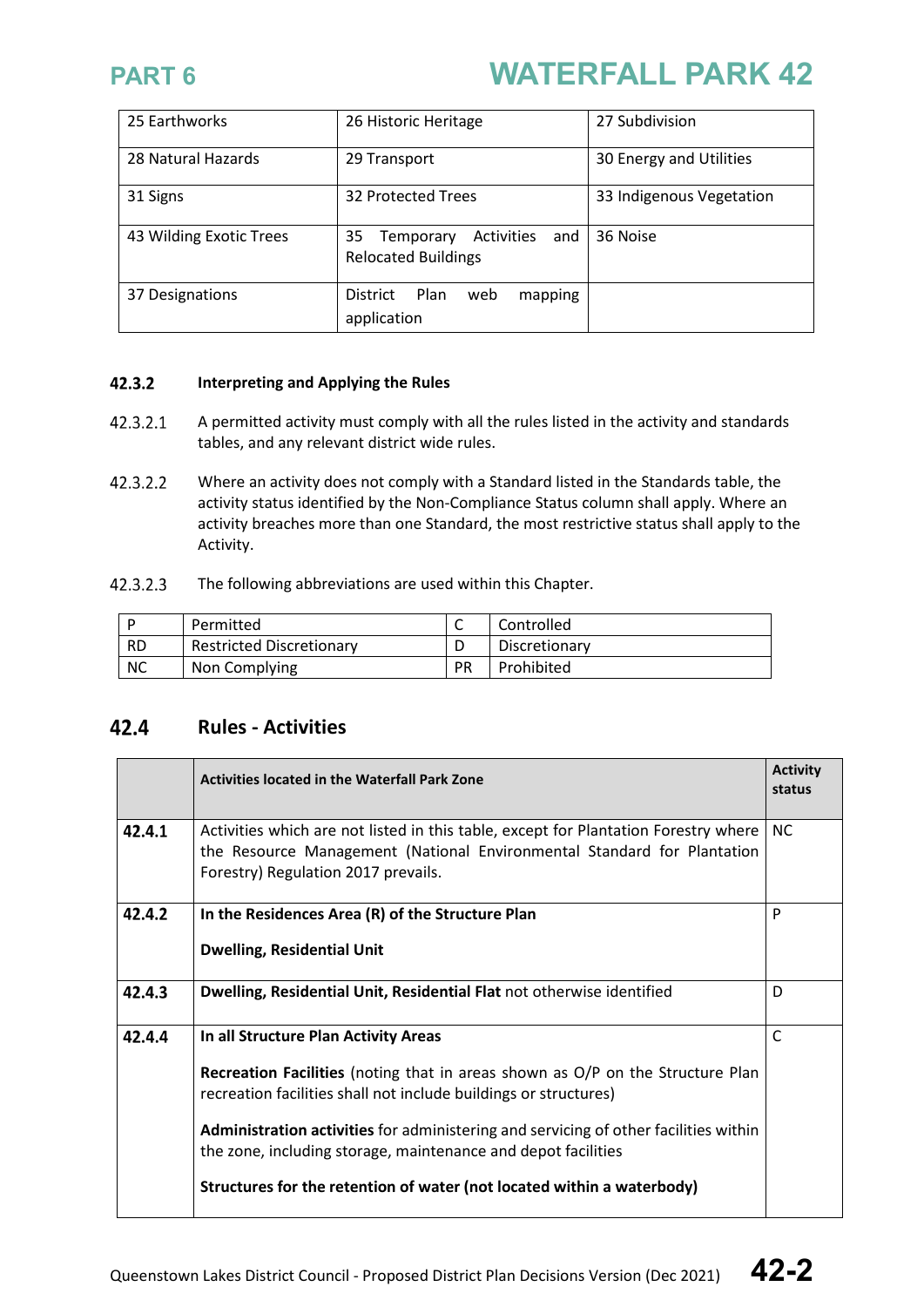

|        | <b>Activity</b><br><b>Activities located in the Waterfall Park Zone</b>                                                                      |              |  |
|--------|----------------------------------------------------------------------------------------------------------------------------------------------|--------------|--|
|        | Control is reserved:                                                                                                                         |              |  |
|        | a. general:                                                                                                                                  |              |  |
|        | i.<br>location and external appearance of buildings;                                                                                         |              |  |
|        | setback from roads;<br>ii.                                                                                                                   |              |  |
|        | setback from internal boundaries;<br>iii.                                                                                                    |              |  |
|        | vehicle access and street layout;<br>iv.                                                                                                     |              |  |
|        | outdoor living space;<br>ν.                                                                                                                  |              |  |
|        | street scene including landscaping;<br>vi.                                                                                                   |              |  |
|        | enhancement of ecological and natural values;<br>vii.                                                                                        |              |  |
|        | provision for internal walkways, cycle ways and pedestrian linkages; and<br>viii.                                                            |              |  |
|        | noise.<br>ix.                                                                                                                                |              |  |
|        | b. natural hazards where the proposal results in an increase in gross floor area:                                                            |              |  |
|        | the nature and degree of risk the hazard(s) pose to people and property;<br>i.                                                               |              |  |
|        | ii.<br>whether the proposal will alter the risk to any site; and                                                                             |              |  |
|        | iii.<br>the extent to which such risk can be avoided or sufficiently mitigated.                                                              |              |  |
| 42.4.5 | In all Structure Plan Activity Areas (except for the Open Space, Landscaping and<br><b>Passive Recreation Activity Area O/P)</b>             | C            |  |
|        | <b>Buildings</b>                                                                                                                             |              |  |
|        | Control is reserved:                                                                                                                         |              |  |
|        | a. the external appearance of the building and coherence with surrounding<br>buildings;                                                      |              |  |
|        | b. natural hazards where the proposal results in an increase in gross floor area:                                                            |              |  |
|        | the nature and degree of risk the hazard(s) pose to people and property;<br>i.                                                               |              |  |
|        | whether the proposal will alter the risk to any site; and<br>ii.                                                                             |              |  |
|        | the extent to which such risk can be avoided or sufficiently mitigated.<br>iii.                                                              |              |  |
| 42.4.6 | In the Village Area (V) of the Structure Plan:                                                                                               | $\mathsf{C}$ |  |
|        | <b>Visitor Accommodation</b>                                                                                                                 |              |  |
|        | Licenced Premises integrated with Visitor Accommodation                                                                                      |              |  |
|        | Theatres, conference, cultural and resort facilities and office and administration<br>activities that are ancillary to Visitor Accommodation |              |  |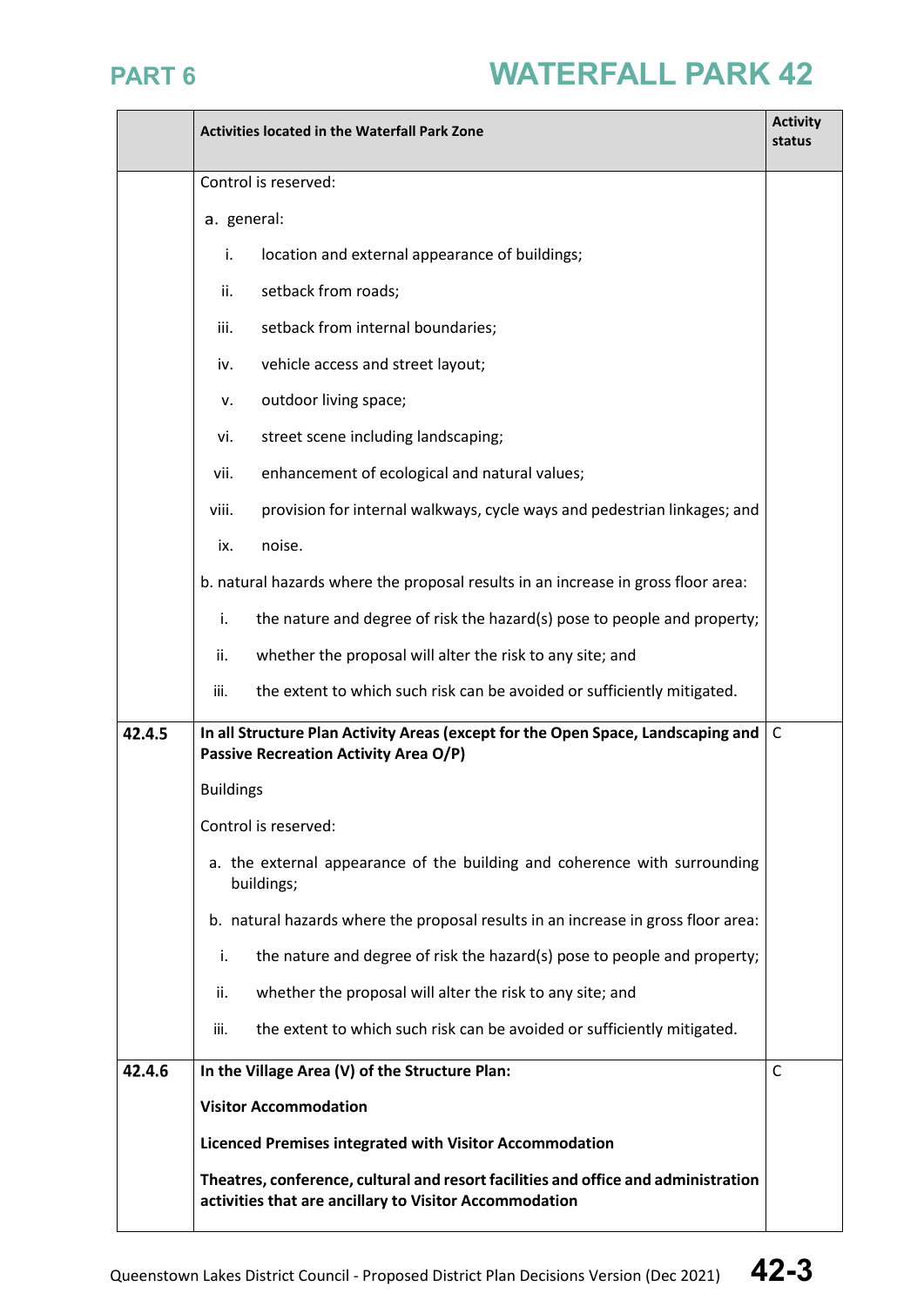|         | <b>Activities located in the Waterfall Park Zone</b>                                                                                                                                                                                                                                                                    |           |  |
|---------|-------------------------------------------------------------------------------------------------------------------------------------------------------------------------------------------------------------------------------------------------------------------------------------------------------------------------|-----------|--|
|         | <b>Community Activities</b> (limited to creches and other child care facilities integrated<br>with Visitor Accommodation)                                                                                                                                                                                               |           |  |
|         | <b>Educational Facilities</b>                                                                                                                                                                                                                                                                                           |           |  |
|         | Control is reserved to all:                                                                                                                                                                                                                                                                                             |           |  |
|         | a. general:                                                                                                                                                                                                                                                                                                             |           |  |
|         | location and external appearance of buildings;<br>х.                                                                                                                                                                                                                                                                    |           |  |
|         | setback from roads;<br>xi.                                                                                                                                                                                                                                                                                              |           |  |
|         | setback from internal boundaries;<br>xii.                                                                                                                                                                                                                                                                               |           |  |
|         | vehicle access and street layout;<br>xiii.                                                                                                                                                                                                                                                                              |           |  |
|         | outdoor living space;<br>xiv.                                                                                                                                                                                                                                                                                           |           |  |
|         | street scene including landscaping;<br>XV.                                                                                                                                                                                                                                                                              |           |  |
|         | enhancement of ecological and natural values;<br>xvi.                                                                                                                                                                                                                                                                   |           |  |
|         | provision for internal walkways, cycle ways and pedestrian linkages; and<br>xvii.                                                                                                                                                                                                                                       |           |  |
|         | noise.<br>xviii.                                                                                                                                                                                                                                                                                                        |           |  |
|         | b. natural hazards where the proposal results in an increase in gross floor area:                                                                                                                                                                                                                                       |           |  |
|         | i.<br>the nature and degree of risk the hazard(s) pose to people and property;                                                                                                                                                                                                                                          |           |  |
|         | whether the proposal will alter the risk to any site; and<br>ii.                                                                                                                                                                                                                                                        |           |  |
|         | iii.<br>the extent to which such risk can be avoided or sufficiently mitigated.                                                                                                                                                                                                                                         |           |  |
| 42.4.7  | Licenced Premises not otherwise identified<br><b>PR</b>                                                                                                                                                                                                                                                                 |           |  |
| 42.4.8  | Manufacturing and/or product assembling activities                                                                                                                                                                                                                                                                      |           |  |
| 42.4.9  | <b>Fish or meat processing</b>                                                                                                                                                                                                                                                                                          | <b>PR</b> |  |
| 42.4.10 | Fibreglassing, sheet metal work, bottle or scrap storage, motorbody building or<br>PR<br>wrecking, fish or meat processing (excluding that which is ancillary to a retail<br>premises such as a butcher, fishmonger or supermarket), or any activity<br>requiring an Offensive Trade Licence under the Health Act 1956. |           |  |
| 42.4.11 | PR<br><b>Factory Farming</b>                                                                                                                                                                                                                                                                                            |           |  |
| 42.4.12 | Any activity requiring an Offensive Trade Licence under the Health Act 1956                                                                                                                                                                                                                                             | PR        |  |
| 42.4.13 | In the Residences Area (R) of the Structure Plan                                                                                                                                                                                                                                                                        | P         |  |
|         | <b>Residential Visitor Accommodation and Homestays</b>                                                                                                                                                                                                                                                                  |           |  |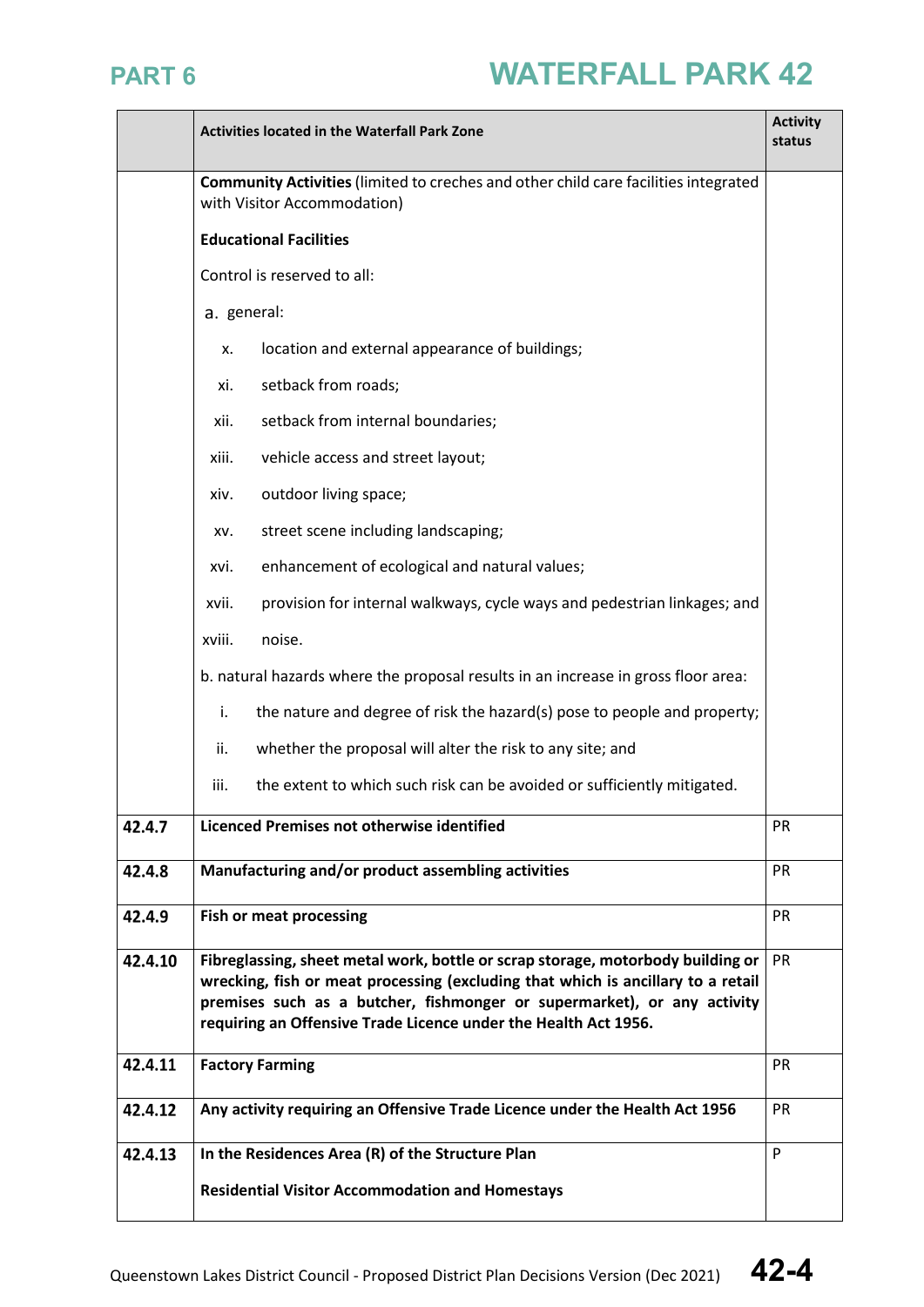### **Rules - Standards**

|        | Standards for activities located in the Waterfall Park Zone                                                                                                                                                                             | <b>Non-compliance Status</b> |
|--------|-----------------------------------------------------------------------------------------------------------------------------------------------------------------------------------------------------------------------------------------|------------------------------|
| 42.5.1 | <b>Setbacks</b>                                                                                                                                                                                                                         | D                            |
|        | No building or structure shall be located closer than 6m<br>to the Zone boundary, and in addition:                                                                                                                                      |                              |
|        | No building shall be located closer than 7m to Mill Creek.                                                                                                                                                                              |                              |
| 42.5.2 | <b>Residential Capacity</b>                                                                                                                                                                                                             | <b>NC</b>                    |
|        | In the Waterfall Park Zone the maximum number of<br>residential units shall be limited to 100.                                                                                                                                          |                              |
| 42.5.3 | <b>Building Height</b>                                                                                                                                                                                                                  | <b>NC</b>                    |
|        | The maximum height of buildings shall be:                                                                                                                                                                                               |                              |
|        | (including<br>facilities<br>a. visitor<br>accommodation,<br>with<br>integrated<br>ancillary<br>Visitor<br>and<br>to<br>Accommodation) $-8$ m;                                                                                           |                              |
|        | b. residential buildings - 8m;                                                                                                                                                                                                          |                              |
|        | c. all other buildings and structures - 4m.                                                                                                                                                                                             |                              |
|        |                                                                                                                                                                                                                                         |                              |
| 42.5.4 | Glare shall comply with all of the following:                                                                                                                                                                                           | <b>NC</b>                    |
|        | 42.5.4.1<br>All fixed lighting shall be directed away<br>from adjacent roads and properties, and so<br>as to limit effects on the night sky.                                                                                            |                              |
|        | 42.5.4.2<br>Any building or fence constructed or clad in<br>metal, or material with reflective surfaces<br>shall be painted or otherwise coated with a<br>non-reflective finish.                                                        |                              |
|        | 42.5.4.3<br>No activity shall result in a greater than 3.0<br>lux spill, horizontal and vertical, of light<br>onto any property located outside of the<br>Zone, measured at any point inside the<br>boundary of the adjoining property. |                              |
| 42.5.5 | <b>Maximum Total Site Coverage</b>                                                                                                                                                                                                      | <b>NC</b>                    |
|        | The maximum site coverage shall not exceed 5% of the<br>total area of the Zone. For the purposes of this Rule, site<br>coverage excludes bridges and roads and parking areas.                                                           |                              |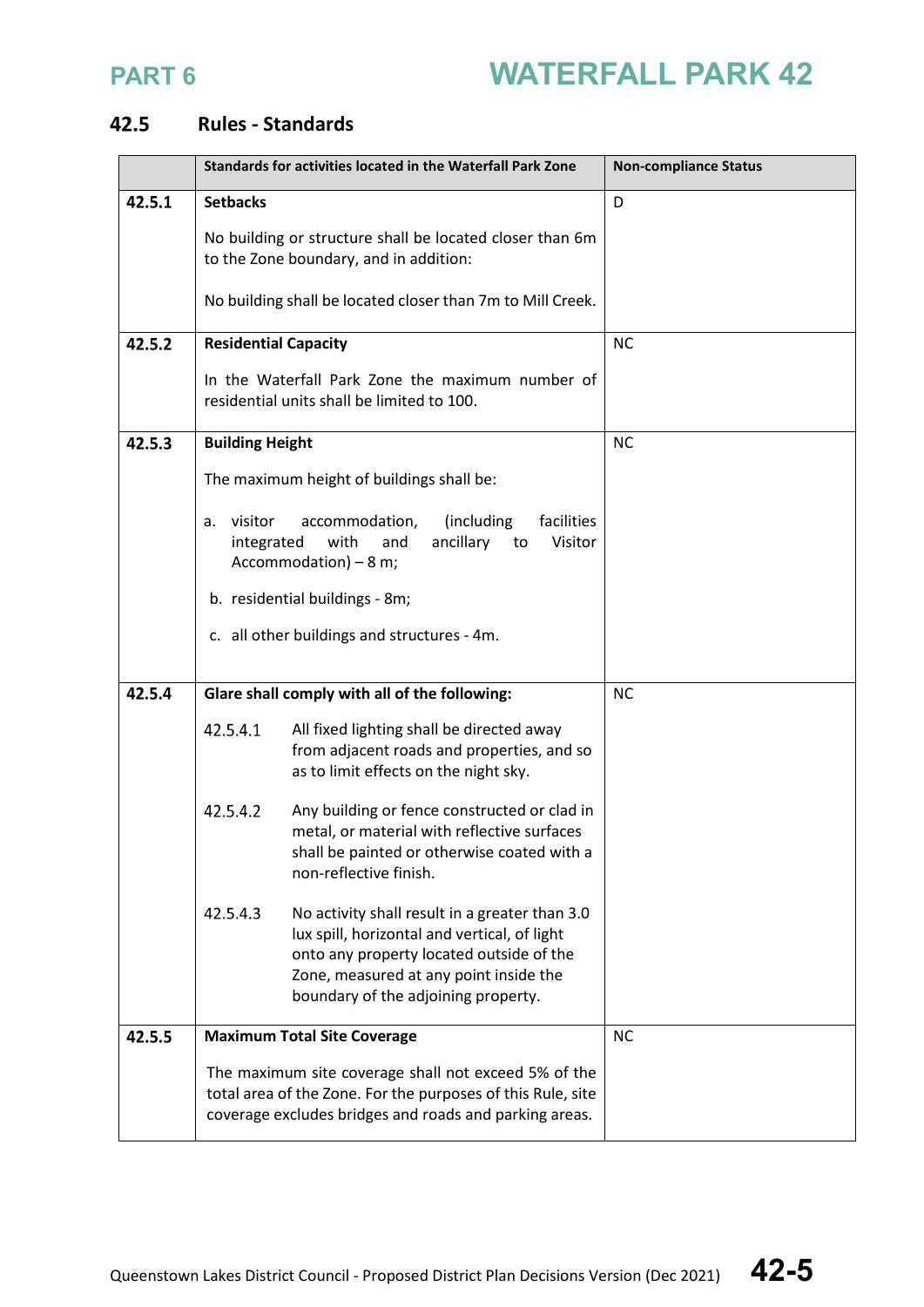|        | <b>Standards for activities located in the Waterfall Park Zone</b>                                                                                                                                                                                                                                       | <b>Non-compliance Status</b> |
|--------|----------------------------------------------------------------------------------------------------------------------------------------------------------------------------------------------------------------------------------------------------------------------------------------------------------|------------------------------|
| 42.5.6 | <b>Fire Fighting</b><br>A fire fighting reserve of water shall be maintained of a<br>capacity sufficient to service the Zone. The storage shall<br>meet the New Zealand Fire Service Firefighting Water<br>Supplies Code of Practice 2008.                                                               | <b>NC</b>                    |
| 42.5.7 | <b>Atmospheric Emissions</b><br>There shall be no indoor solid fuel fires, except for:<br>feature open fireplaces in the clubhouse and other<br>a.<br>communal buildings including bars and restaurants.<br>Note – Council bylaws and Regional Plan rules may also<br>apply to indoor and outdoor fires. | <b>NC</b>                    |
| 42.5.8 | <b>Retail sales</b><br>No goods shall be displayed, sold or offered for sale from<br>a site except:<br>goods grown, reared or produced on the site;<br>a.<br>within those areas of the Structure Plan identified<br>b.<br>as the Village Centre.                                                         | <b>NC</b>                    |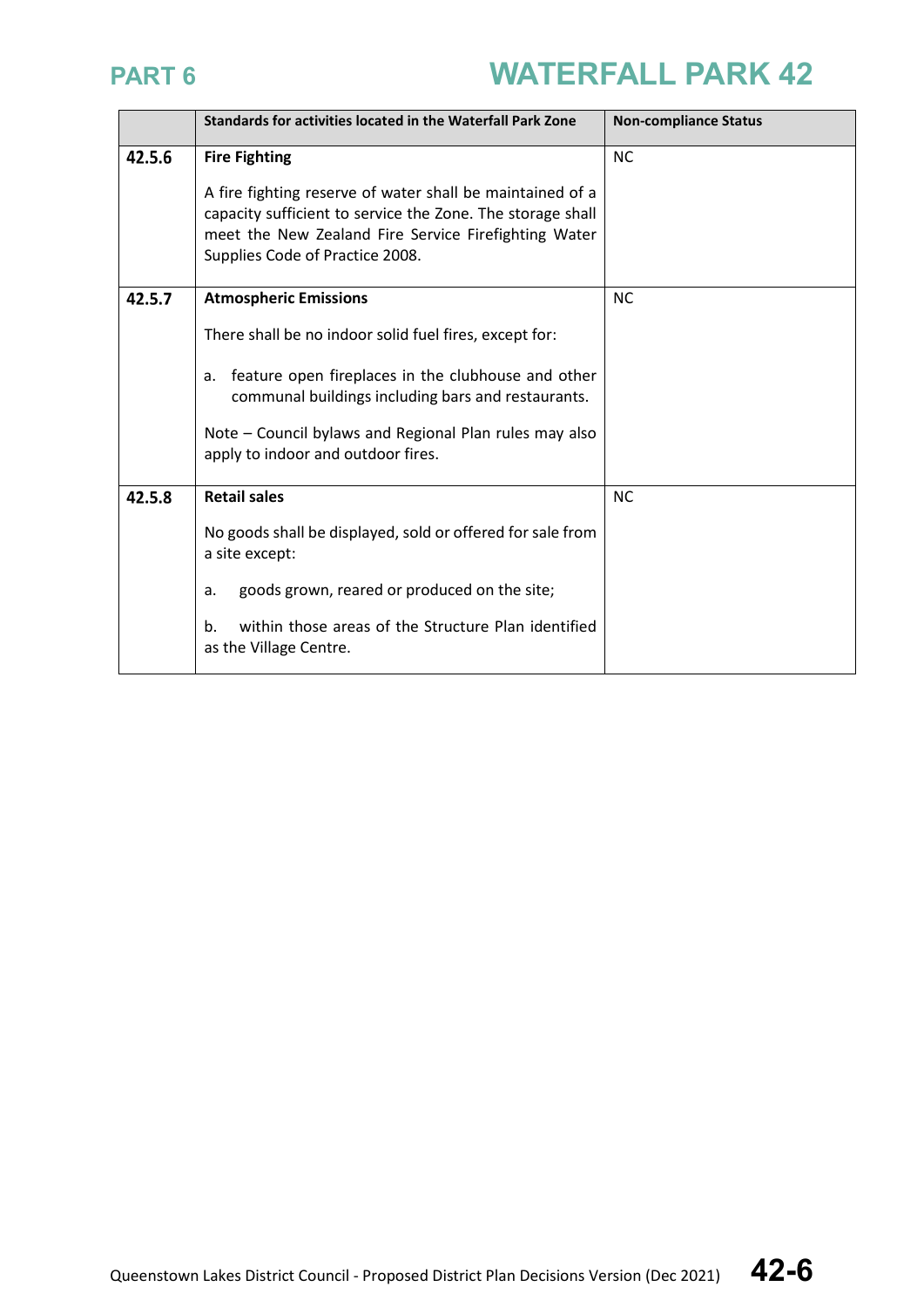|        | Standards for activities located in the Waterfall Park Zone                                                                                                                                                     |                                                                                                                                                 | <b>Non-compliance Status</b>                                                           |  |
|--------|-----------------------------------------------------------------------------------------------------------------------------------------------------------------------------------------------------------------|-------------------------------------------------------------------------------------------------------------------------------------------------|----------------------------------------------------------------------------------------|--|
| 42.5.9 |                                                                                                                                                                                                                 | <b>Residential Visitor Accommodation</b>                                                                                                        | $\overline{C}$                                                                         |  |
|        |                                                                                                                                                                                                                 | 42.5.9.1 Must be limited to one residential unit or                                                                                             | Control is reserved to:                                                                |  |
|        |                                                                                                                                                                                                                 | residential flat per site not exceeding a<br>cumulative total of 179 nights occupation by<br>paying guests on a site per 12 month period.       | a. The location, nature and<br>scale of activities;                                    |  |
|        |                                                                                                                                                                                                                 | 42.5.9.2 Must not generate any vehicle movements by<br>heavy vehicles, coaches or buses to and from the<br>site.                                | b. The location, provision, and<br>screening of parking and<br>access;                 |  |
|        |                                                                                                                                                                                                                 | 42.5.9.3 The Council must be notified in writing prior to<br>the commencement of a Residential Visitor<br>Accommodation activity.               | c. The management of noise,<br>rubbish and outdoor<br>activities;                      |  |
|        | 42.5.9.4 Up to date records of the Residential Visitor<br>Accommodation activity must be kept, including<br>a record of the date and duration of guest stays<br>and the number of guests staying per night, and | d. The compliance of the<br>residential unit with the<br>Building Code as at the date<br>of the consent;                                        |                                                                                        |  |
|        |                                                                                                                                                                                                                 | in a form that can be made available for<br>inspection by the Council at 24 hours' notice.                                                      | e. Health and safety provisions<br>in relation to guests;                              |  |
|        |                                                                                                                                                                                                                 | 42.5.9.5 Smoke alarms must be provided in accordance<br>with clause 5 of the Residential Tenancies<br>(Smoke Alarms and Insulation) Regulations | f. Guest management and<br>complaints procedures;                                      |  |
|        | 2016.<br>Note: The Council may request that records are made<br>available to the Council for inspection at 24 hours' notice,<br>in order to monitor compliance with rules 42.5.9.1 to                           | g. The keeping of records of<br>RVA use, and availability of<br>records for Council<br>inspection; and                                          |                                                                                        |  |
|        | 42.5.9.5.                                                                                                                                                                                                       |                                                                                                                                                 | h. Monitoring requirements,<br>including imposition of an<br>annual monitoring charge. |  |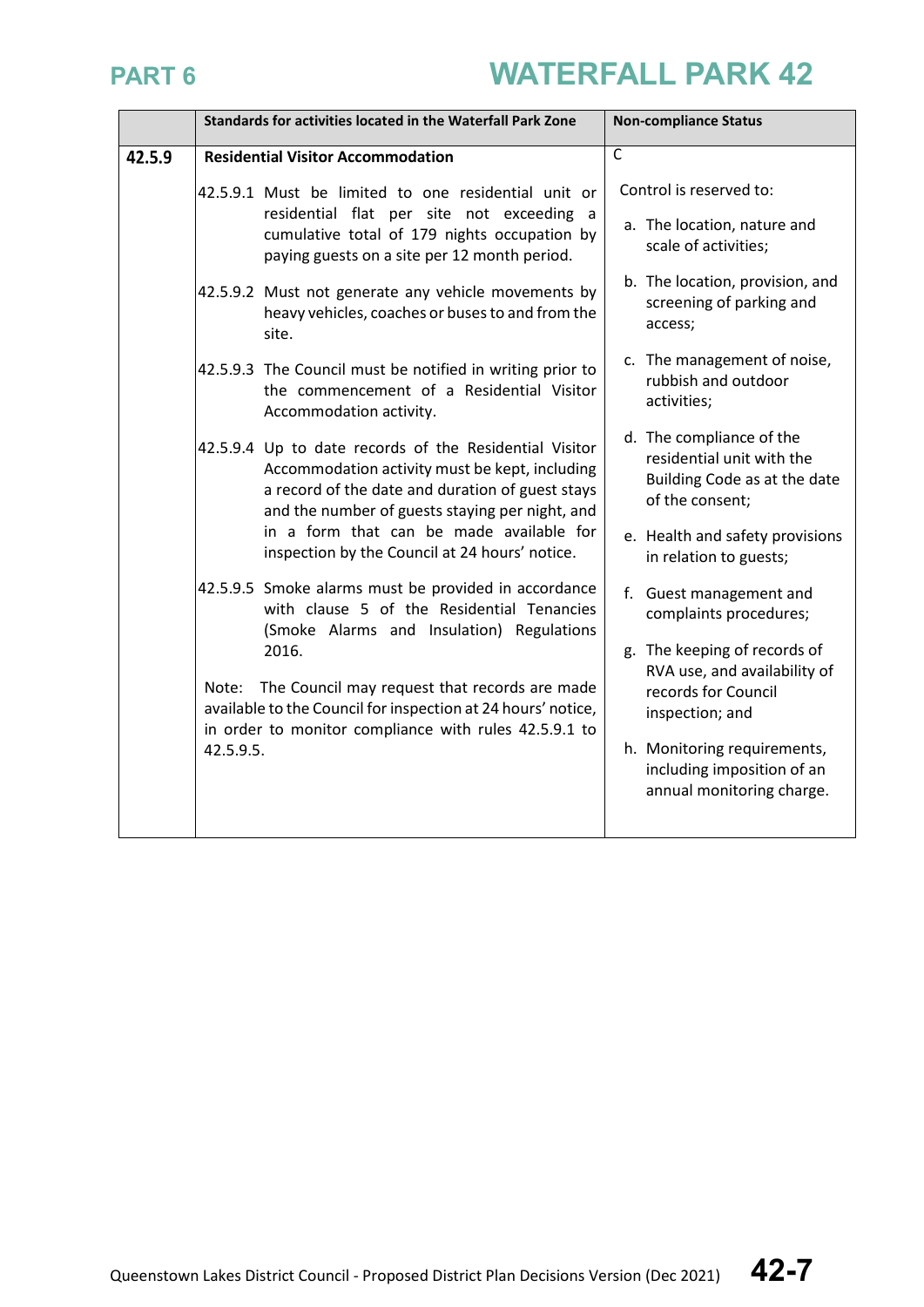|         | Standards for activities located in the Waterfall Park Zone                                                                                                                                                                               | <b>Non-compliance Status</b>                                                                                      |  |
|---------|-------------------------------------------------------------------------------------------------------------------------------------------------------------------------------------------------------------------------------------------|-------------------------------------------------------------------------------------------------------------------|--|
| 42.5.10 | Homestay                                                                                                                                                                                                                                  | $\overline{\mathsf{C}}$                                                                                           |  |
|         | 42.5.10.1 May occur within either an occupied<br>residential unit or an occupied residential<br>flat on a site, and must not occur within both<br>on a site.                                                                              | Control is reserved to:<br>a. The location, nature and<br>scale of activities;<br>b. The location, provision, and |  |
|         | 42.5.10.2 Must not exceed 5 paying guests on a site<br>per night.                                                                                                                                                                         | screening of parking and<br>access;                                                                               |  |
|         | 42.5.10.3 Must comply with minimum parking<br>requirements of standard 29.8.9 in Chapter<br>29 Transport.                                                                                                                                 | c. The management of noise,<br>rubbish and outdoor<br>activities;                                                 |  |
|         | 42.5.10.4 Must not generate any vehicle movements by<br>heavy vehicles, coaches or buses to and from<br>the site.                                                                                                                         | d. The keeping of records of<br>Homestay use, and<br>availability of records for<br>Council inspection; and       |  |
|         | 42.5.10.5 The Council must be notified in writing prior to<br>the commencement of a Homestay activity.                                                                                                                                    | e. Monitoring requirements,<br>including imposition of an                                                         |  |
|         | 42.5.10.6 Up to date records of the Homestay activity<br>must be kept, including a record of the<br>number of guests staying per night, and in a<br>form that can be made available for<br>inspection by the Council at 24 hours' notice. | annual monitoring charge.                                                                                         |  |
|         | The Council may request that records are made<br>Note:<br>available to the Council for inspection at 24 hours'<br>notice, in order to monitor compliance with rules<br>42.5.10.1 to 42.5.10.6.                                            |                                                                                                                   |  |

### 42.6 **Rules - Non-Notification of Applications**

**All applications for Controlled activities and Restricted Discretionary shall not require**  42.6.1 **the written consent of other persons and shall not be notified or limited-notified.**